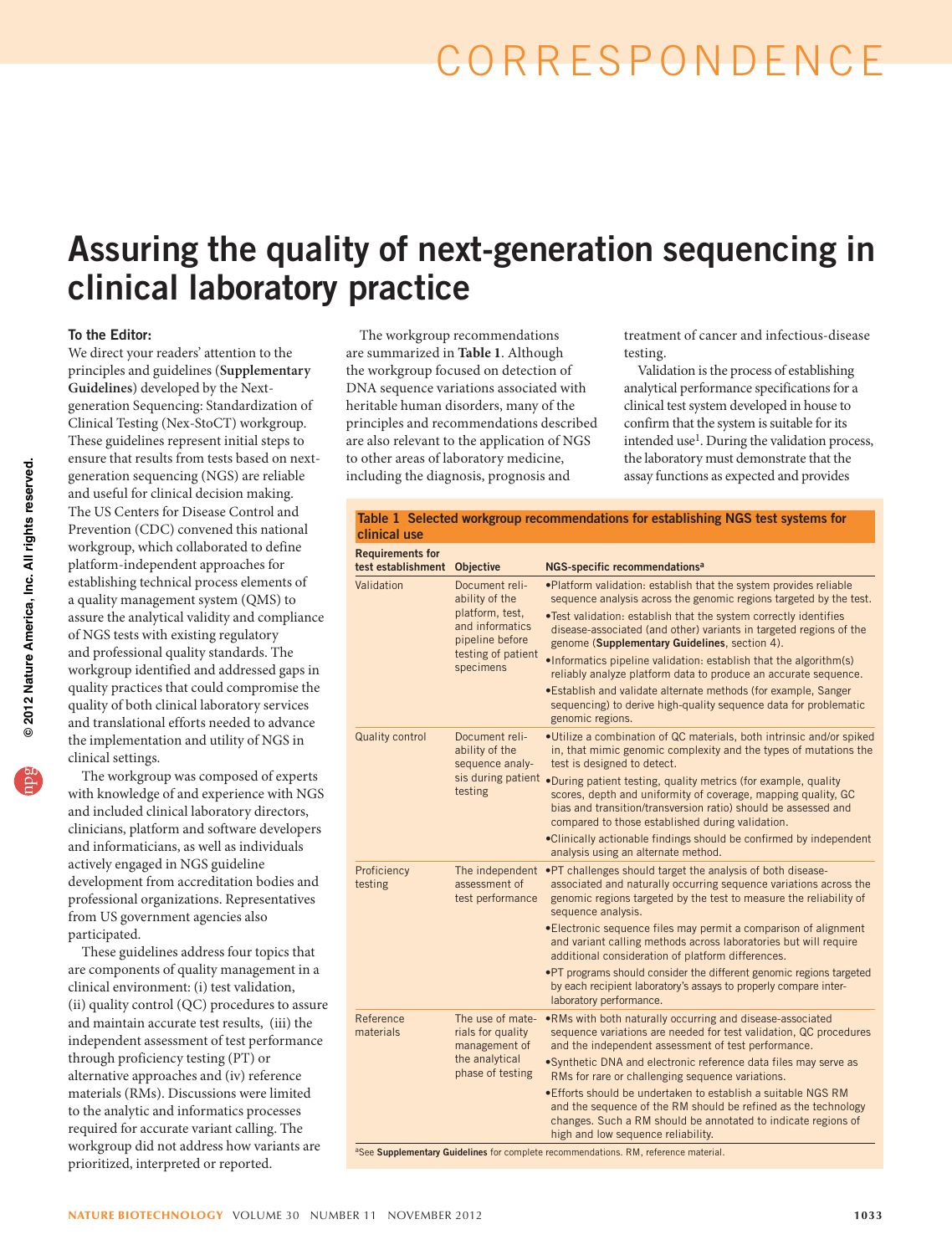Table 2 Workgroup definitions of CLIA performance characteristics for NGS Performance characteristic Workgroup established definition for NGS applications<sup>a</sup>

| Performance characteristic    | <b>WORKER COLLECTED ESTABLISHED OF INITIAL ARTICLE IN A SET OF INCOLLECTED</b>                                                                                           |
|-------------------------------|--------------------------------------------------------------------------------------------------------------------------------------------------------------------------|
| Accuracy                      | The degree of agreement between the nucleic acid sequences derived from<br>the assay and a reference sequence.                                                           |
| Precision                     | The degree to which repeated sequence analyses give the same result-<br>repeatability (within-run precision) and reproducibility (between-run<br>precision).             |
| <b>Analytical sensitivity</b> | The likelihood that the assay will detect the targeted sequence variations,<br>if present.                                                                               |
| <b>Analytical specificity</b> | The probability that the assay will not detect a sequence variation when<br>none are present (the false positive rate is a useful measurement for<br>sequencing assays). |
| Reportable range              | The region of the genome in which sequence of an acceptable quality can<br>be derived by the laboratory test.                                                            |
| Reference range               | Reportable sequence variations the assay can detect that are expected to<br>occur in an unaffected population.                                                           |
|                               | at these definitions may be applied to both NGS and Sanger sequencing A more detailed comparison between the CLIA                                                        |

<sup>a</sup>These definitions may be applied to both NGS and Sanger sequencing. A more detailed comparison between the CLIA<br>definitions and those developed by the workgroup is presented in **Supplementary Table 1**.

reliable results. The workgroup considered the requirements of the Clinical Laboratory Improvement Amendments (CLIA) and provided recommendations for validation of clinical NGS tests. The validation process can be divided into three stages: platform, testspecific and informatics pipeline validation (**Supplementary Fig. 1**). Platform validation provides evidence that the assay can deliver reliable sequence data within the regions of the genome targeted for analysis. Test-specific validation demonstrates that the assay can detect clinically important sequence variations for the intended application. Validation of the informatics pipeline establishes the software settings necessary to ensure that the test can reliably provide accurate sequence data and detect variations. Although each stage of validation is considered separately, they are interdependent. Validation requires application-specific considerations for whether the test targets a gene panel, the exome or the whole genome, as well as the types of sequence variations that are detected.

In the United States, diagnostic tests that are provided to clinical laboratories are regulated by the US Food and Drug Administration (FDA). To date, no NGS technologies have been approved or cleared by the FDA. These tests are developed in house as laboratory-developed tests and are regulated under CLIA<sup>2</sup>. The CLIA regulations define evaluation of analytical reliability and limitations and require laboratories to establish specifications for performance characteristics for each test system developed in house. The characteristics evaluated to establish the analytical validity of test results include accuracy, precision, analytical sensitivity, analytical specificity, reportable range, reference range or reference intervals, and other relevant performance metrics. Laboratories in the United States and other

countries may also comply with the QMS standards described in ISO 15189 (ref. 3). The performance characteristics defined in  $CLIA<sup>2</sup>$  and professional guidance documents<sup>4</sup> (ACMG standards, guidelines, and policies available at; CAP NGS checklist available to subscribers at [http://www.cap.org/\)](http://www.cap.org/) do not readily translate to NGS testing practices owing to the complexity of the technology and the informatics analyses required for large-scale genome analyses. Therefore, the workgroup adapted the definitions of these performance characteristics to better fit the use of NGS in the clinical laboratory (**Table 2**). A comparison between the CLIA definitions and those developed by the workgroup is presented in **Supplementary Table 1**, and the unique metrics for NGS that laboratories should establish and monitor to assure high-quality analytical results are presented in **Supplementary Table 2**. For example, the depth of coverage, or the number of independent reads assessed when making a base call, is a crucial metric for establishing the accuracy, analytical sensitivity and analytical specificity of an NGS test. Owing to the high costs and extensive data analyses required for these tests, it is challenging to establish the precision (e.g., repeatability of testing replicates) of an NGS assay by determining concordance of sequencing results among a large number of samples. The workgroup proposed an alternative approach in which additional metrics such as the depth and uniformity of sequencing coverage would be incorporated to limit the number of samples required to establish precision. The workgroup redefined 'reportable range' and 'reference range' in terms of the qualitative nature of these DNA test results. This guideline classifies reportable range as the region of the genome from which sequence of an acceptable quality can be derived by

the laboratory test, and reference range as the spectrum of nonpathogenic base changes observed in a population. Sequence variations outside this spectrum could be disease associated, but further investigation may be necessary to confirm disease association. The determination of reference range is problematic because the spectrum of sequence variations that can be defined as 'normal' or deleterious will vary across individuals and populations.

QC procedures monitor whether the components of an assay—including the reagents, specimen processing, instrumentation and data processing (the informatics pipeline)—are functioning properly and delivering accurate results during testing of patient samples. The workgroup considered NGS-specific QC metrics that are useful for monitoring the performance of the assay, including: depth of coverage and uniformity of coverage, quality scores for base calling and alignment, allelic read percentage, strand bias, GC bias and decline in signal intensity (**Supplementary Table 2**).

Proficiency testing and external quality assessment programs provide a formal mechanism for comparing inter-laboratory test performance and can help to identify analytical and interpretive errors and problems with QC, instrument calibration and assay design. Laboratories are encouraged to subscribe when such programs are available. PT programs typically provide several 'blinded' samples (PT challenge) to participating laboratories for analysis. The participants subsequently report their results, an interpretation and a brief description of their assay methods to the PT program. Data are compared among participating laboratories to assess inter-laboratory test performance, and a cumulative summary is shared with participants. At present, no formal PT programs exist for NGS, and development of a program faces four fundamental obstacles: (i) the absence of a defined scope for the challenge (which region(s) of the genome will be targeted); (ii) the absence of wellcharacterized PT materials suitable for a range of applications (for example, analysis of gene panels, the exome and the whole genome); (iii) the absence of standard metrics for use as comparators among participating laboratories and (iv) cost and time commitments for participants and the PT provider. To address these issues, the workgroup developed principles and guidelines for combining a formal PT challenge (when available) with an alternative assessment process, such as inter-laboratory exchange of previously characterized samples (this may include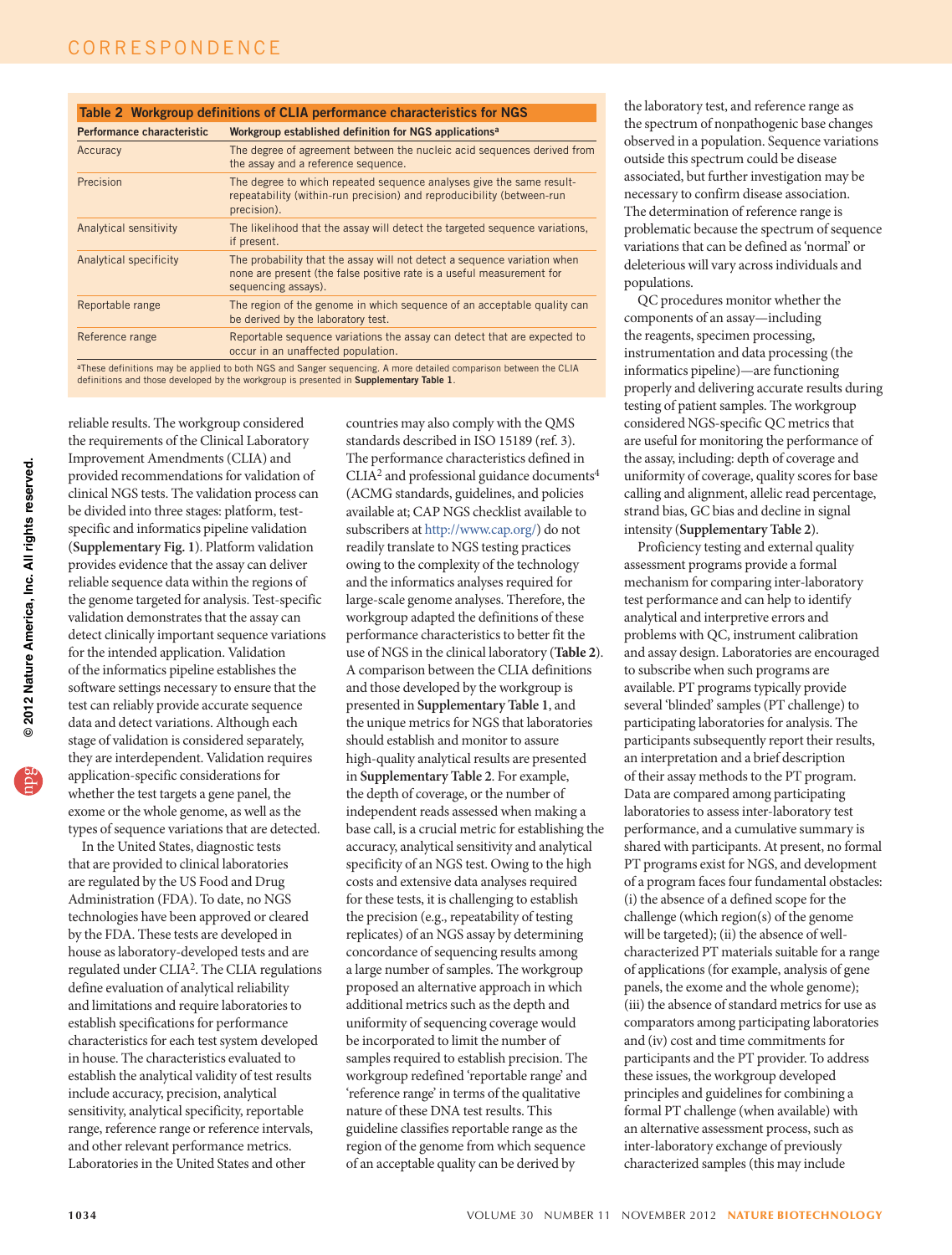genomic DNA (gDNA) and/or electronic data files). This combined approach could reduce expenses and provide a flexible means to assess inter-laboratory test performance.

Reference materials are used during test validation, QC and PT to establish and monitor the quality of clinical laboratory tests1,4. RMs are homogeneous and stable, and they have the particular property being measured, such as the presence of diseaseassociated sequence variations. Many different types of samples can be used as RMs for NGS, including characterized DNA derived from human cell lines or patient specimens, synthetic DNA or electronic data. The advantages and disadvantages of each of these RMs are described in **Supplementary Table 3**. Characterization of RMs for NGS is complicated by the size of the genomic region(s) targeted for analysis. Laboratories now use gDNA obtained from a variety of sources, including human cell lines characterized in the 1000 Genomes Project<sup>5</sup>, to develop and validate NGS assays. However, the large spectrum of disease-associated sequence variations cannot be represented in one or any practical number of gDNA RMs. The workgroup recommended that one or more RMs that contain a combination of diseaseassociated and naturally occurring sequence variations should be evaluated for use in assay validation, QC and PT. The workgroup suggested that electronic reference data files containing real or simulated sequence data can be used for establishing and monitoring the performance characteristics of the NGS informatics pipeline. This approach is useful because combinations of DNA sequence variations can be engineered into these files to assess the capability of the informatics pipeline to make accurate variant calls. The CDC's Genetic Testing Reference Materials Coordination Program (http://wwwn.cdc.gov/ dls/genetics/RMMaterials), the US National Institutes of Health and the US National Institute for Standards and Technology are developing and characterizing RMs for NGS to meet the many needs of clinical laboratories.

Sequencing technologies are evolving rapidly, and although the technical details may change, quality management requirements for test system validation, QC and PT will remain. The workgroup identified areas in which additional data collection and analysis are needed to assure the quality of clinical NGS (**Supplementary Table 4**). To our knowledge, the principles and guidance developed by the workgroup are the first efforts to establish consensus among a diverse group of stakeholders. These recommendations will further inform the deliberations of regulatory

agencies, professional societies and accrediting organizations that are considering the application of QMS standards and guidelines to NGS for clinical applications. These guidelines will be updated and expanded as NGS technologies evolve. Information about the continued activities of the working group is available at [http://www.cdc.gov/](http://www.cdc.gov/osels/lspppo/Genetic_Testing_Quality_Practices/Nex-StoCT.html) [osels/lspppo/Genetic\\_Testing\\_Quality\\_](http://www.cdc.gov/osels/lspppo/Genetic_Testing_Quality_Practices/Nex-StoCT.html) [Practices/Nex-StoCT.html](http://www.cdc.gov/osels/lspppo/Genetic_Testing_Quality_Practices/Nex-StoCT.html). We encourage collaborations and ongoing discussions among laboratories, clinicians, manufacturers, service providers, software developers, professional organizations and government agencies to ensure the quality of clinical NGS tests.

*Note: Supplementary information is available at [http://](http://www.nature.com/doifinder/10.1038/nbt.2403) [www.nature.com/doifinder/10.1038/nbt.2403.](http://www.nature.com/doifinder/10.1038/nbt.2403)*

#### **ACKNOWLEDGMENTS**

The authors thank E. Mansfield, N. Aziz, P. Keller, J. Kaufman, S. Ghosh, R. Leach, J. Robinson, A. Felsenfeld, M. Salit and E. Highsmith for their help and support. The findings and conclusions in this report are those of the authors and do not necessarily represent the views of the CDC or the US Agency for Toxic Substances and Disease Registry. The identification of certain commercial equipment, instruments or materials in this document does not imply recommendation or endorsement by the US National Institute of Standards and Technology, nor does it imply that the products identified are necessarily the best available for the purpose. The research was supported in part by an appointment to A.S.G. to the Research Participation Program at the CDC administered by the Oak Ridge Institute for Science and Education through an interagency agreement between the US Department of Energy and the CDC.

**COMPETING FINANCIAL INTERESTS** The authors declare competing financial interests: details are available at [http://www.nature.com/](http://www.nature.com/doifinder/10.1038/nbt.2403) [doifinder/10.1038/nbt.2403.](http://www.nature.com/doifinder/10.1038/nbt.2403)

*Amy S Gargis1, Lisa Kalman1, Meredith W Berry2, David P Bick3, David P Dimmock3, Tina Hambuch4, Fei Lu2, Elaine Lyon5,6, Karl V Voelkerding5,6, Barbara A Zehnbauer1, Richa Agarwala7, Sarah F Bennett8, Bin Chen1, Ephrem L H Chin9,33, John G Compton10, Soma Das11, Daniel H Farkas12, Matthew J Ferber13, Birgit H Funke14,15, Manohar R Furtado16, Lilia M Ganova-Raeva17, Ute Geigenmüller18,33, Sandra J Gunselman19,33, Madhuri R Hegde9, Philip L F Johnson20, Andrew Kasarskis21,33, Shashikant Kulkarni22, Thomas Lenk23, C S Jonathan Liu24, Megan Manion24, Teri A Manolio25, Elaine R Mardis26, Jason D Merker27, Mangalathu S Rajeevan28, Martin G Reese29, Heidi L Rehm14,15, Birgitte B Simen30, Joanne M Yeakley31,33, Justin M Zook32 & Ira M Lubin1*

*1Division of Laboratory Science and Standards, Centers for Disease Control and Prevention, Atlanta, Georgia, USA. 2SeqWright, Inc., Houston, Texas, USA. 3Division of Genetics,* 

*Department of Pediatrics, Medical College of Wisconsin, Milwaukee, Wisconsin, USA. 4Illumina Clinical Services, San Diego, California, USA. 5Department of Pathology, University of Utah, Salt Lake City, Utah, USA. 6Institute for Clinical and Experimental Pathology, Associated Regional and University Pathologists (ARUP) Laboratories, Salt Lake City, Utah, USA. 7National Center for Biotechnology Information, National Library of Medicine, National Institutes of Health, Bethesda, Maryland, USA. 8Division of Laboratory Services, Centers for Medicare and Medicaid Services, Baltimore, Maryland, USA. 9Department of Human Genetics, Emory University School of Medicine, Atlanta, Georgia, USA. 10GeneDx Inc., Gaithersburg, Maryland, USA. 11Department of Human Genetics, University of Chicago, Chicago, Illinois, USA. 12Sequenom Center for Molecular Medicine, Inc., Grand Rapids, Michigan, USA. 13Department of Laboratory Medicine and Pathology, Mayo Clinic, Rochester, Minnesota, USA. 14Laboratory for Molecular Medicine, Partners Healthcare Center for Personalized Genetic Medicine, Cambridge, Massachusetts, USA. 15Department of Pathology, Harvard Medical School, Boston, Massachusetts, USA. 16Life Technologies, Foster City, California, USA. 17National Center for HIV, Viral Hepatitis, STD, and TB Prevention, Centers for Disease Control and Prevention, Atlanta, Georgia, USA. 18Correlagen Diagnostics Inc., Waltham, Massachusetts, USA. 19Kailos Genetics, Inc., Huntsville, Alabama, USA. 20Department of Biology, Emory University, Atlanta, GA, USA. 21Pacific Biosciences, Menlo Park, California, USA. 22Departments of Genetics, Pediatrics, Pathology and Immunology, Washington University School of Medicine, St. Louis, Missouri, USA. 23Celera Corporation, Alameda, California, USA. 24Softgenetics LLC, State College, Pennsylvania, USA. 25National Human Genome Research Institute, National Institutes of Health, Bethesda, Maryland, USA. 26The Genome Center at Washington University and Department of Genetics and Molecular Microbiology, Washington University in Saint Louis, St. Louis, Missouri, USA. 27Department of Pathology, Stanford University, Stanford, California, USA. 28National Center for Emerging and Zoonotic Infectious Diseases, Centers for Disease Control and Prevention, Atlanta, Georgia, USA. 29Omica Inc., Emeryville, California, USA. 30454 Life Sciences, A Roche Company, Branford, Connecticut, USA. 31Illumina Inc., San Diego, California, USA. 32National Institute of Standards and Technology, Gaithersburg, Maryland, USA. 33Present addresses:*